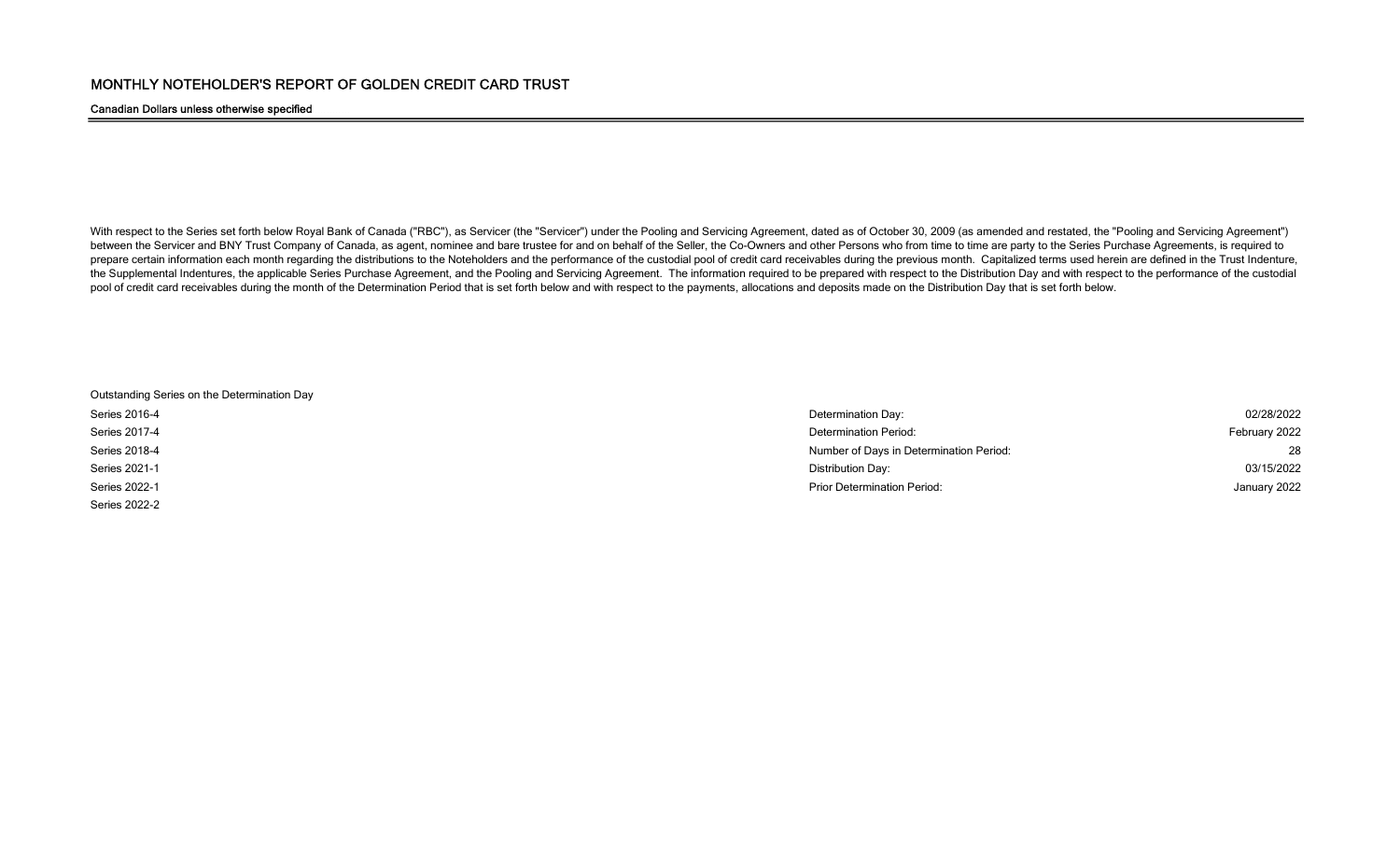Canadian Dollars unless otherwise specified

I. DEAL PARAMETERS

|                                           | <b>Series 2016-4</b>   | <b>Series 2017-4</b>   | <b>Series 2018-4</b>   | <b>Series 2021-1</b> | <b>Series 2022-1</b> | <b>Series 2022-2</b> |
|-------------------------------------------|------------------------|------------------------|------------------------|----------------------|----------------------|----------------------|
| Initial Note Balance in Original Currency |                        |                        |                        |                      |                      |                      |
| Class A                                   | US\$400,000,000.00     | US\$525,000,000.00     | US\$600,000,000.00     | US\$1,000,000,000.00 | US\$500,000,000.00   | US\$450,000,000.00   |
| Class B                                   | \$24,401,069.00        | \$31,988,503.00        | \$38,016,577.00        | US\$48,129,000.00    | US\$24,064,000.00    | US\$21,658,000.00    |
| Class C                                   | \$10,844,920.00        | \$14,217,112.00        | \$16,896,257.00        | US\$21,391,000.00    | US\$10,696,000.00    | US\$9,626,000.00     |
|                                           |                        |                        |                        |                      |                      |                      |
| % (CAD)                                   |                        |                        |                        |                      |                      |                      |
| Class A                                   | 93.5%                  | 93.5%                  | 93.5%                  | 93.5%                | 93.5%                |                      |
| Class B                                   | 4.5%                   | 4.5%                   | 4.5%                   | 4.5%                 | 4.5%                 |                      |
| Class C                                   | 2.0%                   | 2.0%                   | 2.0%                   | 2.0%                 | 2.0%                 |                      |
| Swap Notional if applicable               |                        |                        |                        |                      |                      |                      |
| Class A                                   | \$507,000,000.00       | \$664,650,000.00       | \$789,900,000.00       | \$1,260,000,000.00   | \$635,900,000.00     | \$573,480,000.00     |
| Class B                                   | \$0.00                 | \$0.00                 | \$0.00                 | \$60.642.540.00      | \$30,604,595.20      | \$27,600,955.20      |
| Class C                                   | \$0.00                 | \$0.00                 | \$0.00                 | \$26,952,660.00      | \$13,603,172.80      | \$12,267,374.40      |
|                                           |                        |                        |                        |                      |                      |                      |
| Note Coupon rate                          |                        |                        |                        |                      |                      |                      |
| Class A                                   | 1M Libor +105 bps      | 1M Libor + 52 bps      | 3.44000%               | 1.14000%             | 1.97000%             | $SOFR + 25$ bps      |
| Class B                                   | 3.17300%               | 2.93600%               | 3.21500%               | 1.44000%             | 2.36000%             | 1.73000%             |
| Class C                                   | 3.87300%               | 3.43600%               | 3.41500%               | 1.74000%             | 2.66000%             | 2.03000%             |
| Note Coupon Payment Frequency             |                        |                        |                        |                      |                      |                      |
| Class A                                   |                        |                        |                        |                      |                      |                      |
|                                           | Monthly<br>Semi-Annual | Monthly<br>Semi-Annual | Monthly<br>Semi-Annual | Monthly              | Monthly              |                      |
| Class B                                   |                        |                        |                        | Monthly              | Monthly              |                      |
| Class C                                   | Semi-Annual            | Semi-Annual            | Semi-Annual            | Monthly              | Monthly              |                      |
| Swap pay rate if applicable               |                        |                        |                        |                      |                      |                      |
| Class A                                   | 2.18000%               | 2.20000%               | 3.05000%               | 1.41200%             | 2.29000%             | 1.72000%             |
| Class B                                   | 0.00000%               | 0.00000%               | 0.00000%               | 1.71400%             | 2.66400%             | 2.06000%             |
| Class C                                   | 0.00000%               | 0.00000%               | 0.00000%               | 2.01600%             | 2.96400%             | 2.36000%             |
|                                           |                        |                        |                        |                      |                      |                      |
| Series Issuance Date                      | 04/28/2016             | 08/15/2017             | 09/17/2018             | 09/01/2021           | 02/03/2022           | 02/03/2022           |
| <b>Expected Final Payment Date</b>        | 04/18/2022             | 07/15/2022             | 08/15/2023             | 08/17/2026           | 01/15/2027           | 01/16/2024           |
| Prescription Date (legal final)           | 04/15/2024             | 07/15/2024             | 08/15/2025             | 08/15/2028           | 01/15/2029           | 01/15/2026           |
|                                           |                        |                        |                        |                      |                      |                      |

|                                                      | <b>Series 2016-4</b> | <b>Series 2017-4</b> | <b>Series 2018-4</b> | <b>Series 2021-1</b> | <b>Series 2022-1</b> | <b>Series 2022-2</b> |
|------------------------------------------------------|----------------------|----------------------|----------------------|----------------------|----------------------|----------------------|
| Beginning Note Principal Amount in Original Currency |                      |                      |                      |                      |                      |                      |
| Class A                                              | US\$400.000.000.00   | US\$525,000,000,00   | US\$600,000,000,00   | US\$1,000,000,000,00 | US\$0.00             | US\$0.00             |
| Class B                                              | \$24.401.069.00      | \$31,988,503.00      | \$38.016.577.00      | US\$48.129,000.00    | US\$0.00             | US\$0.00             |
| Class C                                              | \$10.844.920.00      | \$14.217.112.00      | \$16,896,257.00      | US\$21.391.000.00    | US\$0.00             | US\$0.00             |
| Ending Note Principal Amount in Original Currency    |                      |                      |                      |                      |                      |                      |
| Class A                                              | US\$400,000,000.00   | US\$525,000,000,00   | US\$600,000,000,00   | US\$1,000,000,000,00 | US\$500,000,000,00   | US\$450,000,000,00   |
| Class B                                              | \$24.401.069.00      | \$31.988.503.00      | \$38.016.577.00      | US\$48.129,000.00    | US\$24.064.000.00    | US\$21,658,000.00    |
| Class C                                              | \$10.844.920.00      | \$14.217.112.00      | \$16,896,257,00      | US\$21.391.000.00    | US\$10.696.000.00    | US\$9.626,000.00     |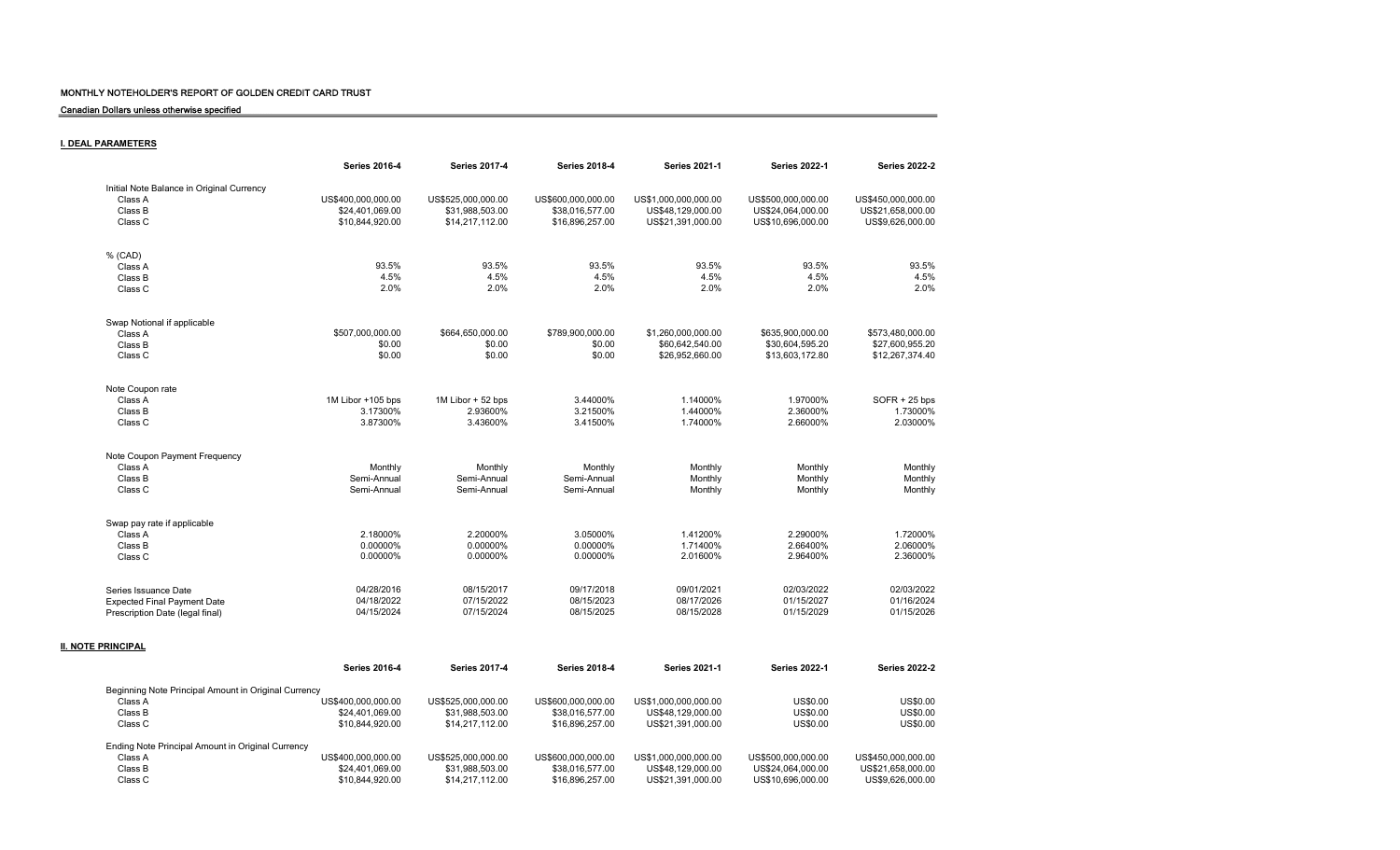### Canadian Dollars unless otherwise specified

# **III. COLLATERAL AMOUNTS AND ALLOCATION PERCENTAGES**

| 22               |
|------------------|
| \$613.348.329.60 |
| \$0.00           |
| \$0.00           |
| \$613,348,329.60 |
| 6.85%            |
| 6.85%            |
| 0.00%            |
|                  |

## IV. SERIES ACCOUNT BALANCES

|                          | <b>Series 2016-4</b> | <b>Series 2017-4</b> | <b>Series 2018-4</b> | <b>Series 2021-1</b> | <b>Series 2022-1</b> | <b>Series 2022-2</b> |
|--------------------------|----------------------|----------------------|----------------------|----------------------|----------------------|----------------------|
| 1) Distribution Account  |                      |                      |                      |                      |                      |                      |
| Beginning Balance        | \$13.64              | \$15.82              | \$25.71              | \$20.24              | \$0.00               | \$0.00               |
| Deposit                  | \$1,943,225.04       | \$2,558,159.88       | \$5.067.392.65       | \$3,232,964.28       | \$0.00               | \$0.00               |
| Withdraw                 | -\$1.943.059.89      | $-$ \$2.557.907.77   | $-$5.067.114.17$     | -\$3.232.578.26      | \$0.00               | \$0.00               |
| <b>Ending Balance</b>    | \$178.79             | \$267.93             | \$304.19             | \$406.26             | \$0.00               | \$0.00               |
| 2) Reserve Account       |                      |                      |                      |                      |                      |                      |
| <b>Begininng Balance</b> | \$4,067,747.43       | \$0.00               | \$0.00               | \$0.00               | \$0.00               | \$0.00               |
| Deposit                  | \$0.00               | \$0.00               | \$0.00               | \$0.00               | \$0.00               | \$0.00               |
| Withdraw                 | \$0.00               | \$0.00               | \$0.00               | \$0.00               | \$0.00               | \$0.00               |
| Interest Income          | \$1,554.63           | \$0.00               | \$0.00               | \$0.00               | \$0.00               | \$0.00               |
| <b>Ending Balance</b>    | \$4.069.302.06       | \$0.00               | \$0.00               | \$0.00               | \$0.00               | \$0.00               |

#### V. KEY PORTFOLIO PERFORMANCE STATISTICS

|                                                                                         | <b>Series 2016-4</b> | <b>Series 2017-4</b> | <b>Series 2018-4</b> | <b>Series 2021-1</b> | <b>Series 2022-1</b> | <b>Series 2022-2</b> |
|-----------------------------------------------------------------------------------------|----------------------|----------------------|----------------------|----------------------|----------------------|----------------------|
| Portfolio Yield                                                                         | 23.73%               | 23.73%               | 23.73%               | 23.73%               | 23.73%               | 23.73%               |
| Yield on Eligible Investments                                                           | $0.00\%$             | $0.00\%$             | $0.00\%$             | $0.00\%$             | $0.00\%$             | $0.00\%$             |
| Blended Coupon and Additional Funding Expenses                                          | 2.27%                | 2.27%                | 3.07%                | 1.44%                | 3.25%                | 2.45%                |
| Net Written-off Percentage (net of Recoveries)                                          | 1.30%                | 1.30%                | 1.30%                | 1.30%                | 1.30%                | 1.30%                |
|                                                                                         |                      |                      |                      |                      |                      |                      |
| SERIES EXCESS SPREAD %                                                                  |                      |                      |                      |                      |                      |                      |
| Series Income Share                                                                     | \$11,117,805.62      | \$14,574,851.10      | \$17.321.409.58      | \$27,630,082.64      | \$13,944,420.27      | \$12.575.634.75      |
| <b>Funding Costs</b>                                                                    | \$1,020,526.52       | \$1,337,402.55       | \$2,157,499.35       | \$1,614,417.95       | \$1,841,071.68       | \$1,250,893.67       |
| <b>Additional Funding Expenses</b>                                                      | \$3,338.44           | \$4,376.52           | \$5,201.25           | \$8,296.71           | \$0.00               | \$0.00               |
| Series Pool Losses                                                                      | \$980,984.02         | \$1,286,017.80       | \$1,528,361.49       | \$2.437.951.37       | \$1,230,391.49       | \$1,109,616.15       |
| Excess Series Income Share                                                              | \$9,112,956.64       | \$11,947,054.22      | \$13,630,347.49      | \$23,569,416.61      | \$10.872.957.11      | \$10.215.124.93      |
| <b>Invested Amount</b>                                                                  | \$542,245,989.00     | \$710,855,615.00     | \$844,812,834.00     | \$1,347,595,200.00   | \$680,107,768.00     | \$613,348,329.60     |
| Series Excess Spread % - Current Determination Period                                   | 20.17%               | 20.17%               | 19.36%               | 20.99%               | 19.18%               | 19.99%               |
| Series Excess Spread % - Prior Determination Period                                     | 19.91%               | 19.91%               | 19.10%               | 20.73%               | N/A                  | N/A                  |
| Series Excess Spread % - 2nd prior Determination Period                                 | 21.68%               | 21.68%               | 20.87%               | 22.50%               | N/A                  | N/A                  |
| Series Excess Spread % - 3 month average                                                | 20.59%               | 20.59%               | 19.78%               | 21.41%               | N/A                  | N/A                  |
| Excess of Series Income Share over Funding Costs and<br>other series allocable expenses |                      |                      |                      |                      |                      |                      |
| 3 month average                                                                         | \$8,397,419.27       | \$11,008,999.20      | \$12,515,539.33      | \$21,791,166.67      | N/A                  | N/A                  |
| Test if >0 in compliance?                                                               | Yes                  | Yes                  | Yes                  | Yes                  | N/A                  | N/A                  |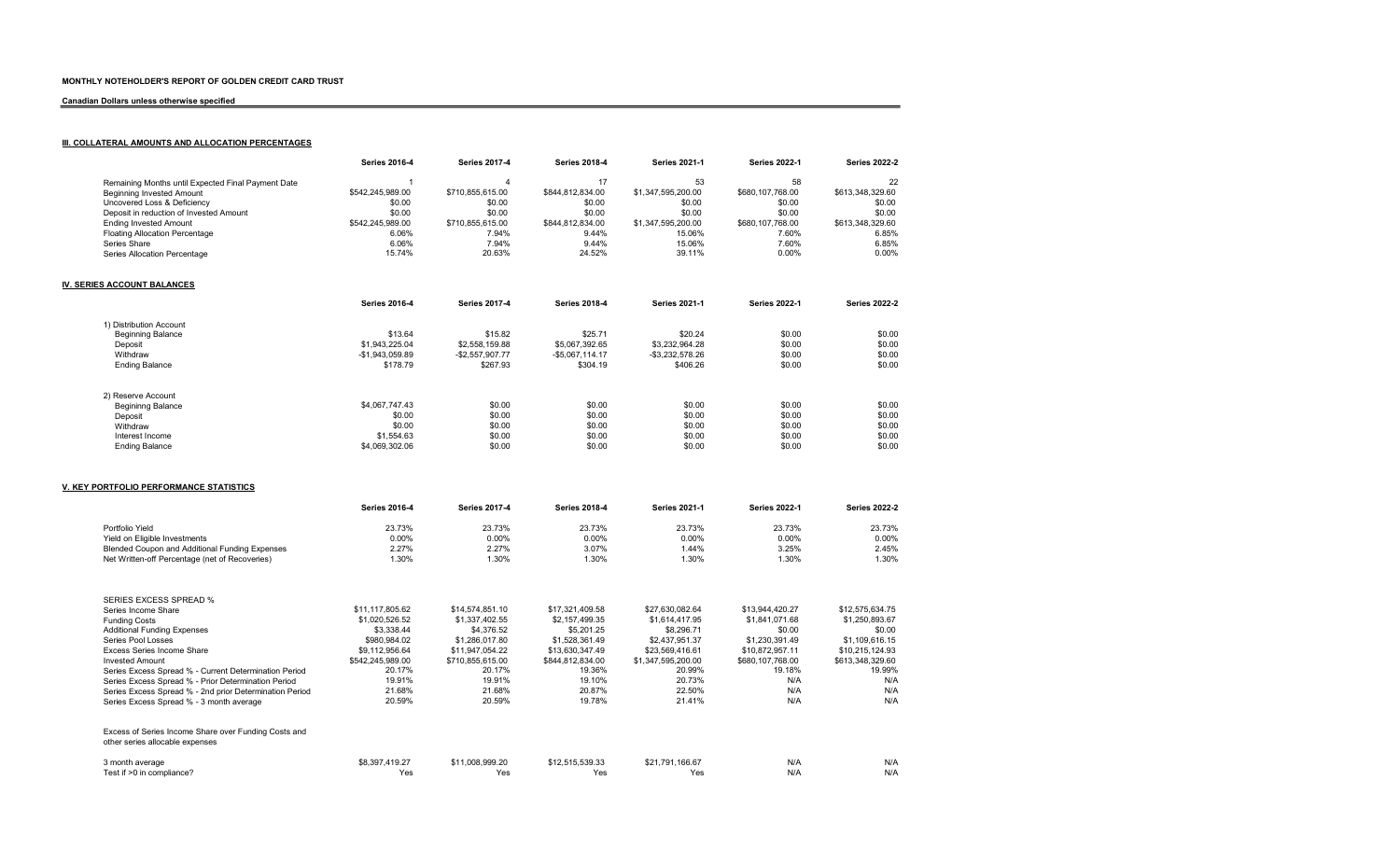# Canadian Dollars unless otherwise specified

# VI. POOL BALANCE, COLLECTIONS, & RETAINED INTEREST

| <b>POOL BALANCE ROLLFORWARD:</b>  |                                                                                   |                          |                        |                    |               |                    |           |
|-----------------------------------|-----------------------------------------------------------------------------------|--------------------------|------------------------|--------------------|---------------|--------------------|-----------|
| (1)                               | <b>Beginning Pool Balance</b>                                                     |                          |                        |                    |               | \$8,950,920,802.30 | 8,859,559 |
| (2)                               | Principal Receivables billed                                                      |                          |                        |                    |               | \$5,237,675,428.75 |           |
| (3)                               | Miscellaneous debits & debit adjustments                                          |                          |                        |                    |               | \$10,395,698.08    |           |
| (4)                               | Principal Receivables balance in added Accounts at beginning of Determination Day |                          |                        |                    |               | \$0.00             |           |
| (5)                               | Principal Receivables balance of Removed Accounts                                 |                          |                        |                    |               | \$0.00             |           |
| (6)                               | Total payments of Principal Receivables (net of Recoveries)                       |                          |                        |                    |               | \$4,931,838,294.35 |           |
| (7)                               | Written-off Amounts in respect of Principal (i.e. charge-offs)                    |                          |                        |                    |               | \$16,193,223.02    |           |
| (8)                               | Miscellaneous credits & credit adjustments                                        |                          |                        |                    |               | \$189,130,842.87   |           |
| $(1)+(2)+(3)+(4)-(5)-(6)-(7)-(8)$ | <b>Ending Pool Balance</b>                                                        |                          |                        |                    |               | \$9,061,829,568.89 | 8,868,637 |
| <b>COLLECTIONS:</b>               |                                                                                   |                          |                        |                    |               |                    |           |
| (1)                               | Recoveries                                                                        |                          |                        |                    |               | \$6,528,766.68     |           |
| (2)                               | <b>Collections of Principal Receivables</b>                                       |                          |                        |                    |               | \$4,931,838,294.35 |           |
| (3)                               | Collections of Finance Charge Receivables (net of Recoveries)                     |                          |                        |                    |               | \$176,994,209.23   |           |
| $(1)+(2)+(3)$                     | <b>Total Collections</b>                                                          |                          |                        |                    |               | \$5,115,361,270.26 |           |
|                                   | Monthly Payment Rate current Determination Period                                 |                          |                        |                    |               | 57.15%             |           |
|                                   | (Total Collections net of Recoveries as % of Beginning Pool Balance)              |                          |                        |                    |               |                    |           |
|                                   | Monthly Payment Rate prior Determination Period                                   |                          |                        |                    |               | 60.73%             |           |
|                                   | Monthly Payment Rate second prior Determination Period                            |                          |                        |                    |               | 69.72%             |           |
|                                   | Average latest three Determination Periods                                        |                          |                        |                    |               | 62.54%             |           |
|                                   | Test: Average Payment Rate > or = 10.00%                                          |                          |                        |                    |               |                    |           |
|                                   |                                                                                   |                          |                        |                    |               | Yes                |           |
|                                   | In compliance? (Yes/No)                                                           |                          |                        |                    |               |                    |           |
|                                   | If No, then Amortization Event                                                    |                          |                        |                    |               |                    |           |
|                                   | Portfolio Yield current Determination Period                                      |                          |                        |                    |               | 23.73%             |           |
|                                   | (Finance Charge Collections net of Recoveries as % of Beginning Pool Balance)     |                          |                        |                    |               |                    |           |
|                                   | Portfolio Yield prior Determination Period                                        |                          |                        |                    |               | 23.17%             |           |
|                                   | Portfolio Yield second prior Determination Period                                 |                          |                        |                    |               | 25.13%             |           |
|                                   | Average latest three Determination Periods                                        |                          |                        |                    |               | 24.01%             |           |
|                                   |                                                                                   |                          |                        |                    |               |                    |           |
| <b>DELINQUENCIES:</b>             |                                                                                   | <b>Total Receivables</b> | % of Total Receivables | Number of Accounts | % of Accounts |                    |           |

Number of Accounts

| 31-60 days delinguent   | \$67,541,651  | 0.74% | 9,667  | 0.11%    |
|-------------------------|---------------|-------|--------|----------|
| 61-90 days delinguent   | \$45,400,672  | 0.50% | 4,970  | 0.06%    |
| 91-120 days delinguent  | \$28,992,766  | 0.32% | 2,964  | $0.03\%$ |
| 121-150 days delinguent | \$17,853,457  | 0.20% | 1,766  | 0.02%    |
| > 150 days delinguent   | \$13,943,049  | 0.15% | 1.049  | 0.01%    |
| Total                   | \$173.731.595 | .91%  | 20,416 | 0.23%    |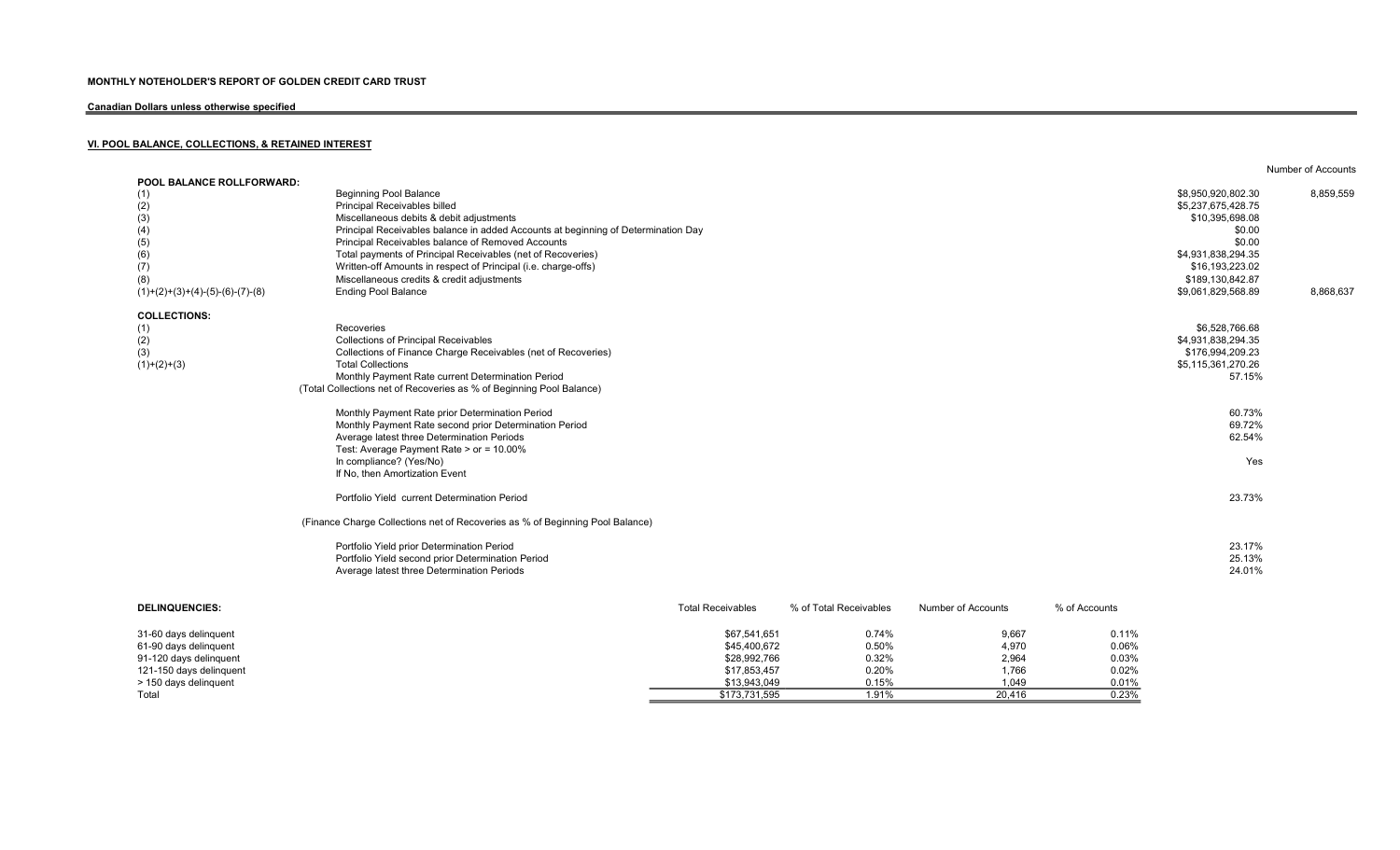# Canadian Dollars unless otherwise specified

| <b>WRITTEN-OFF AMOUNTS:</b><br>Written-off Amounts (i.e. charge-offs)<br>Recoveries<br>Net Written-off Amounts<br>Written-off percentage (annualized)<br>Recovery percentage (annualized)<br>Net Written-off percentage (annualized)<br>Number of Written-off Accounts |                                                                                                                                                                                                     |         | \$16,193,223.02<br>\$6,528,766.68<br>\$9,664,456.34<br>2.17%<br>0.88%<br>1.30%<br>1,244 |
|------------------------------------------------------------------------------------------------------------------------------------------------------------------------------------------------------------------------------------------------------------------------|-----------------------------------------------------------------------------------------------------------------------------------------------------------------------------------------------------|---------|-----------------------------------------------------------------------------------------|
| <b>RETAINED INTEREST:</b>                                                                                                                                                                                                                                              |                                                                                                                                                                                                     |         |                                                                                         |
| (1)<br>(2)<br>$(1)$ x $(2)$ = $(3)$<br>(4)<br>$(4)/(1)=(5)$                                                                                                                                                                                                            | <b>Total Invested Amount</b><br><b>Required Pool Percentage</b><br><b>Required Pool Balance</b><br>Pool Percentage<br>Test: Ending Pool Balance >= Required Pool Balance<br>In compliance? (Yes/No) |         | \$4,738,965,735.60<br>107%<br>\$5,070,693,337.09<br>\$9,061,829,568.89<br>191%<br>Yes   |
|                                                                                                                                                                                                                                                                        |                                                                                                                                                                                                     |         |                                                                                         |
| (1)                                                                                                                                                                                                                                                                    | Pool Balance                                                                                                                                                                                        | 100.00% | \$9,061,829,568.89                                                                      |
| (2)                                                                                                                                                                                                                                                                    | <b>Total Invested Amount</b>                                                                                                                                                                        | 52.30%  | \$4,738,965,735.60                                                                      |
| $(1)-(2)$                                                                                                                                                                                                                                                              | <b>Retained Interest</b>                                                                                                                                                                            | 47.70%  | \$4,322,863,833.29                                                                      |
| <b>CREDIT RISK RETENTION (REGULATION RR):</b>                                                                                                                                                                                                                          |                                                                                                                                                                                                     |         |                                                                                         |
| (1)                                                                                                                                                                                                                                                                    | <b>Retained Interest</b>                                                                                                                                                                            |         | \$4,322,863,833.29                                                                      |
| (2)                                                                                                                                                                                                                                                                    | Aggregate Principal Amount of Notes (CAD Equivalent)                                                                                                                                                |         | \$4,738,965,735.60                                                                      |
| $(1)/(2)=(3)$                                                                                                                                                                                                                                                          | Seller's Interest Percentage                                                                                                                                                                        |         | 91.22%                                                                                  |
|                                                                                                                                                                                                                                                                        |                                                                                                                                                                                                     |         |                                                                                         |

REPURCHASE DEMAND ACTIVITY (Rule 15Ga-1): No Activity to Report Most Recent Form ABS - 15G Filed by: Royal Bank of Canada

CIK#: 0001000275 Filing Date: February 11, 2022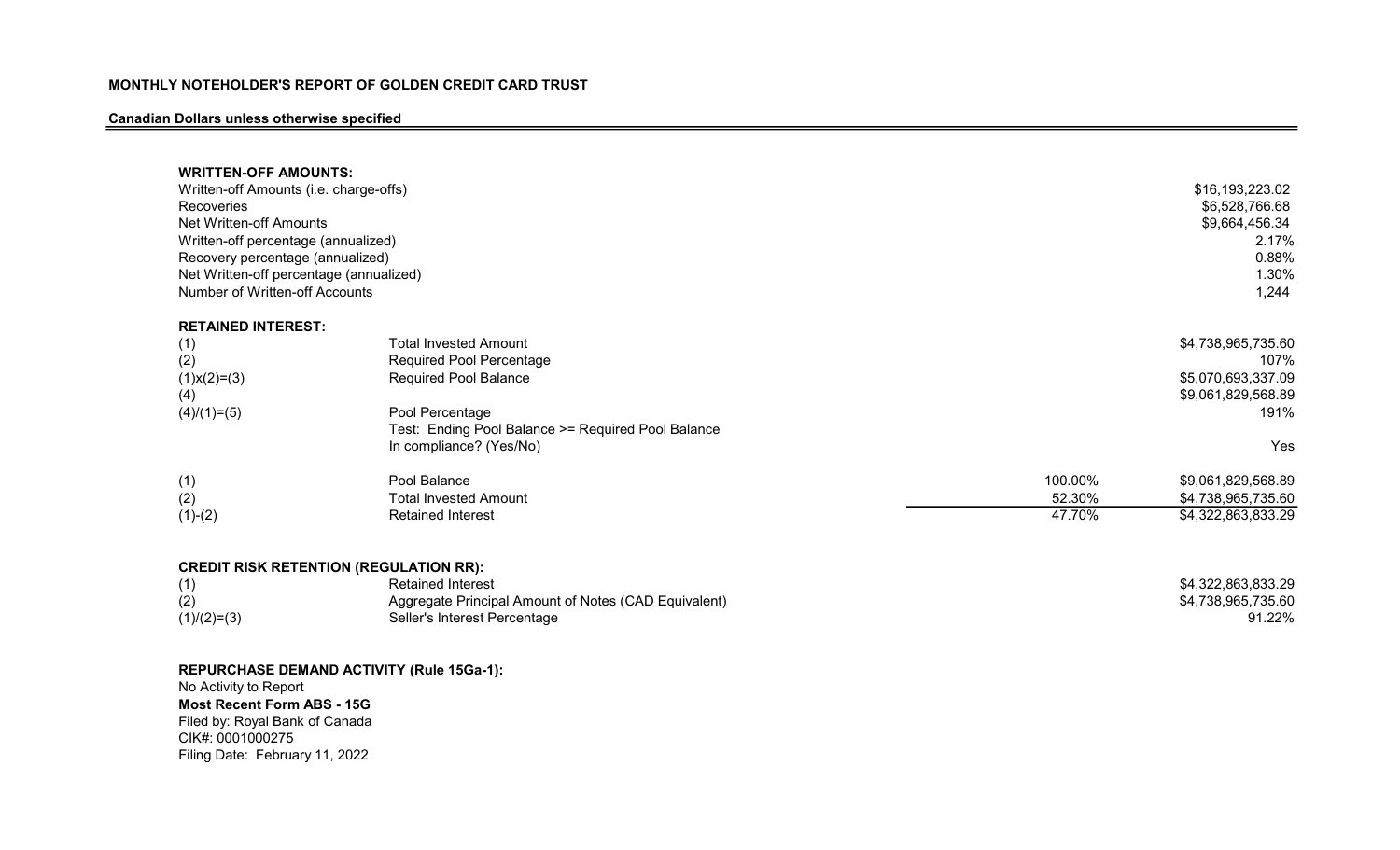# Canadian Dollars unless otherwise specified

# **VII. ALLOCATION OF FINANCE CHARGE COLLECTIONS**

|                                                                             | <b>Series 2016-4</b> | <b>Series 2017-4</b> | <b>Series 2018-4</b> | <b>Series 2021-1</b> | <b>Series 2022-1</b> | <b>Series 2022-2</b> |
|-----------------------------------------------------------------------------|----------------------|----------------------|----------------------|----------------------|----------------------|----------------------|
| Series Income Share (1)                                                     | \$11,117,805.62      | \$14,574,851.10      | \$17,321,409.58      | \$27,630,082.64      | \$13,944,420.27      | \$12,575,634.75      |
| Maximum Series Entitlement (2)                                              | \$1,023,864.96       | \$1,341,779.07       | \$2,162,700.60       | \$1,622,714.66       | \$1,841,071.68       | \$1,250,893.67       |
| Series Ownership Entitlement (3) = lesser (1) or (2)                        | \$1,023,864.96       | \$1,341,779.07       | \$2,162,700.60       | \$1,622,714.66       | \$1,841,071.68       | \$1,250,893.67       |
| Amount Deposited to Series Distribution Account                             | \$1,023,864.96       | \$1,341,779.07       | \$2,162,700.60       | \$1,622,714.66       | \$1,841,071.68       | \$1,250,893.67       |
| Cumulative Entitlement Deficiency = max (2-1, 0)                            | \$0.00               | \$0.00               | \$0.00               | \$0.00               | \$0.00               | \$0.00               |
| Excess Finance Charge Collection = max (1-2, 0)                             | \$10,093,940.66      | \$13,233,072.03      | \$15,158,708.98      | \$26,007,367.98      | \$12,103,348.59      | \$11,324,741.08      |
| <b>Components of Maximum Series Entitlement</b>                             |                      |                      |                      |                      |                      |                      |
| Series Funding Costs:                                                       |                      |                      |                      |                      |                      |                      |
| Class A                                                                     | \$921,050.00         | \$1,218,525.00       | \$2,007,662.50       | \$1,482,600.00       | \$1,698,912.83       | \$1,150,783.20       |
| Class B                                                                     | \$64,520.49          | \$78,265.20          | \$101,852.75         | \$86,617.76          | \$95,119.08          | \$66,334.30          |
| Class C                                                                     | \$35,001.98          | \$40,708.33          | \$48,083.93          | \$45,280.47          | \$47,039.77          | \$33.776.17          |
| Less: Income from the Distribution Account                                  | \$45.95              | \$95.98              | \$99.83              | \$80.28              | \$0.00               | \$0.00               |
| Series Additional Funding Expenses                                          | \$3,338.44           | \$4,376.52           | \$5,201.25           | \$8,296.71           | \$0.00               | \$0.00               |
| Maximum Series Entitlement before Deficiency                                | \$1,023,864.96       | \$1,341,779.07       | \$2,162,700.60       | \$1,622,714.66       | \$1.841.071.68       | \$1,250,893.67       |
| Uncovered prior Cumulative Entitlement Deficiency                           | \$0.00               | \$0.00               | \$0.00               | \$0.00               | \$0.00               | \$0.00               |
| Maximum Series Entitlement (2)                                              | \$1,023,864.96       | \$1,341,779.07       | \$2,162,700.60       | \$1,622,714.66       | \$1,841,071.68       | \$1,250,893.67       |
| <b>Excess Finance Charge Collection</b>                                     | \$10,093,940.66      | \$13,233,072.03      | \$15,158,708.98      | \$26,007,367.98      | \$12,103,348.59      | \$11,324,741.08      |
| Reserve Account Available Collections                                       | \$9,112,956.64       | \$11,947,054.22      | \$13,630,347.49      | \$23,569,416.61      | \$10,872,957.11      | \$10,215,124.93      |
| Deposit to Series Reserve Account                                           |                      |                      |                      |                      |                      |                      |
| (a) During Pre-Accumulation Reserve Period                                  | \$0.00               | \$5,331,417.11       | \$0.00               | \$0.00               | \$0.00               | \$0.00               |
| (b) Current Excess Spread % < Required                                      |                      |                      |                      |                      |                      |                      |
|                                                                             | \$0.00               | \$0.00               | \$0.00               | \$0.00               | \$0.00               | \$0.00               |
| Series Excess Finance Charge Receivables Collections                        | \$10,093,940.66      | \$7,901,654.91       | \$15,158,708.98      | \$26,007,367.98      | \$12,103,348.59      | \$11,324,741.08      |
| Series Pre-Accumulation Reserve Start Date                                  | 12/15/2021           | 03/15/2022           | 04/15/2023           | 04/15/2026           | 09/15/2026           | 09/15/2023           |
| Amount withdrawn from Reserve Account                                       |                      |                      |                      |                      |                      |                      |
|                                                                             |                      |                      |                      |                      |                      |                      |
| (a) On current Distribution Day                                             | \$0.00               | \$0.00               | \$0.00               | \$0.00               | \$0.00               | \$0.00               |
| (b) On all prior Distribution Days                                          | \$0.00               | \$0.00               | \$0.00               | \$0.00               | \$0.00               | \$0.00               |
| (c) Cumulative amounts withdrawn $(4) = (a + b)$                            | \$0.00               | \$0.00               | \$0.00               | \$0.00               | \$0.00               | \$0.00               |
| 2% of Initial Invested Amount (5)                                           | \$10,844,919.78      | \$14,217,112.30      | \$16,896,256.68      | \$26,951,904.00      | \$13,602,155.36      | \$12,266,966.59      |
| Test: $(4) < (5)$ In compliance? (Yes/No)<br>If No, then Amortization Event | Yes                  | Yes                  | Yes                  | Yes                  | Yes                  | Yes                  |